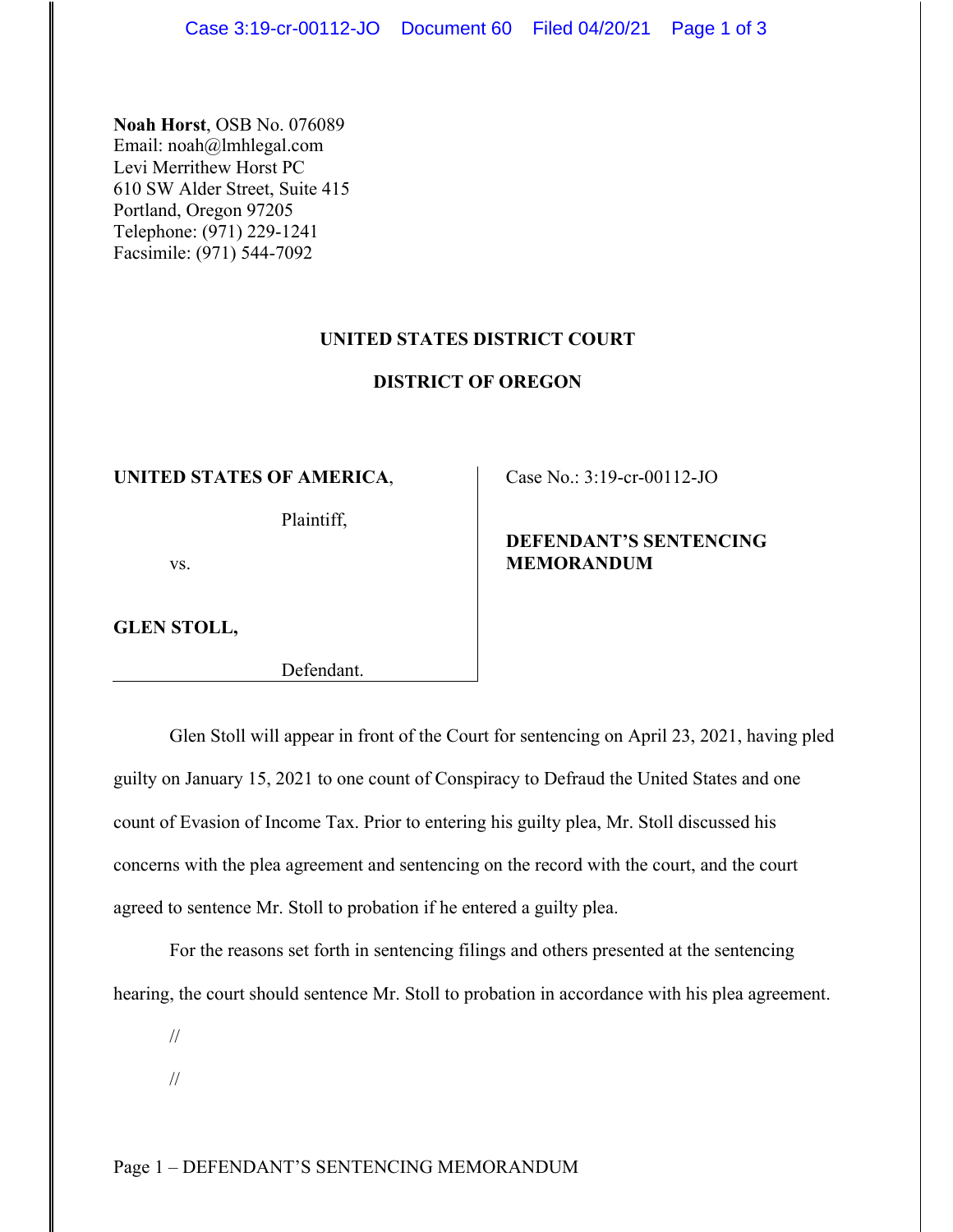//

# **Guideline Calculations in the Plea Agreement and Presentence Report**

The Plea Agreement and the Presentence Report (PSR) both calculate a total adjusted offense level of 21. Mr. Stoll also agreed to the following guideline calculation when he pled guilty:

| <b>Base Offense Level</b><br>$\S2T1.1(a)(1)$ and $2T4.1(G)$ | 20                          |
|-------------------------------------------------------------|-----------------------------|
| <b>Acceptance of Responsibility</b><br>§3E1.1               | -3                          |
| Leader/Organizer<br>§3B1.1(c)                               | 2                           |
| <b>Sophisticated Means</b><br>$\S 2T1.1(b)(2)$              | $\mathcal{D}_{\mathcal{L}}$ |
| <b>Total Offense Level</b>                                  | 21                          |

Mr. Stoll has no criminal history. His criminal history score of zero makes him a Category I on the guidelines. In this conspiracy case, Karl and Laurie Brady sought out Mr. Stoll after the government dismantled the Bradys' previous tax avoidance scheme. The Bradys lived a lavish lifestyle in contrast with Mr. Stoll's extremely modest one and the Bradys profited handsomely by avoiding their tax obligations in this case. In contrast, Mr. Stoll lives at or near the poverty line and spends all of his time in service to his community and people in need. Mr. Stoll runs a clean and sober house, he mentors at risk and underprivileged youth through an outdoor program, and he is helping his bible study group build a community church where they will feed the houseless and provide other social services to the community. Mr. Stoll visits and counsels his sick parishioners at their homes and in hospitals and by all accounts he has devoted

Page 2 – DEFENDANT'S SENTENCING MEMORANDUM LEVI MERRITHEW HORST PC